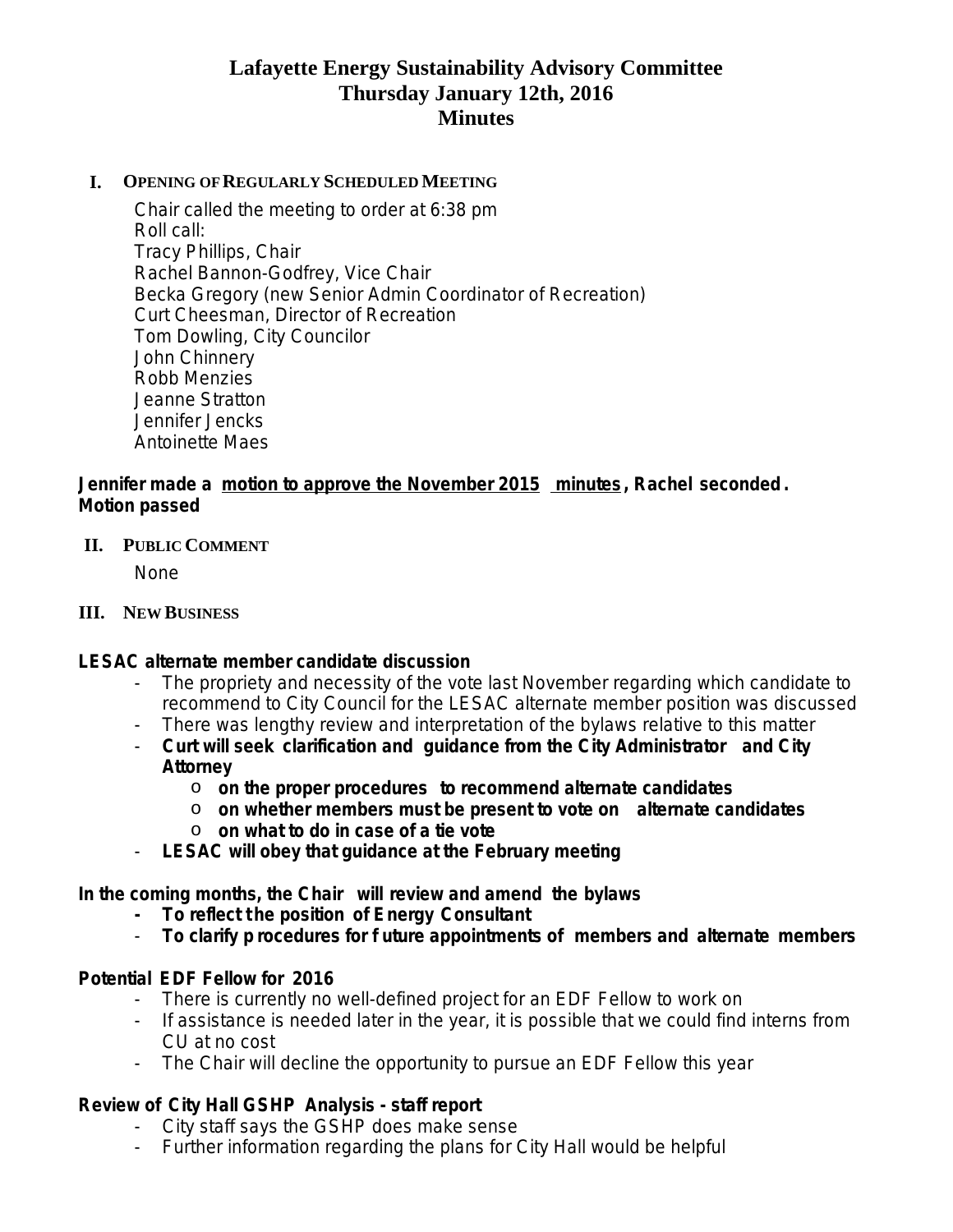- Discussion by City Council has been postponed until January 23rd
- A project like this would most likely happen in 2017 2018
- This could be done via performance contracts or the general fund
- LESAC funding could be available for this
- Consultant will meet with PPA provider and Bella to get more specific information about the PV array, which will be relocated

### **Project Planning for 2016**

- Outreach applies to virtually everything we do and it will continue
- On-bill finance will continue for now
- Green Business Recognition Program will continue
- Project decisions will be an ongoing process
- Discussion is below under Old Business

### **Budget**

- LESAC currently has \$17,510, could end up with an additional \$22,000 if the on-bill payment project falls through
- Discussed applying for \$15,000 matching grant from Boulder County
	- o \$8,000 to supplement fees paid to Energy Consultant to bring her compensation up to \$53,000 for the year
	- o \$7,000, for a total of \$14,000, to go to outreach
- This would leave \$10,510 to apply to other projects

### **Robb made a motion that \$8,000 from the matching grant be used to supplement the contract amount of \$45,000 for the Consultant** '**s continued suppo rt of LESAC projects in 2016 Jennifer seconded**

**Motion passed**

### **IV. OLD BUSINESS**

# **Antoinette - January Update Report**

- WOW Museum used Green Business Rebate Coupon to purchase an energy efficient dryer and motion sensors
- A Green Business Survey was sent to Lafayette businesses, results will be used to improve Green Business Program for 2016
- Submitted the Boulder County Grant Application final report
- Proposed submitting an application for DOE Sunshot Initiative SPARC (identified by Debbie Wilmot) so Lafayette can
	- o gain access to technical assistance to promote solar
	- o meet requirements for national recognition
	- o develop additional solar initiatives
- Attended EVSE awardee session to begin process to install a charging station at the Recreation Center and submitted required procurement documents
- Attended Regional Government GHG workshop
- Will present at "desserts" event with City Council on March 16 at the library "2015 Goals & 2016 Directions"

# **Sub Committee updates**

# **On-Bill Financing (Robb, John)**

Proposal to City Council (Harcourt Brown & Carey)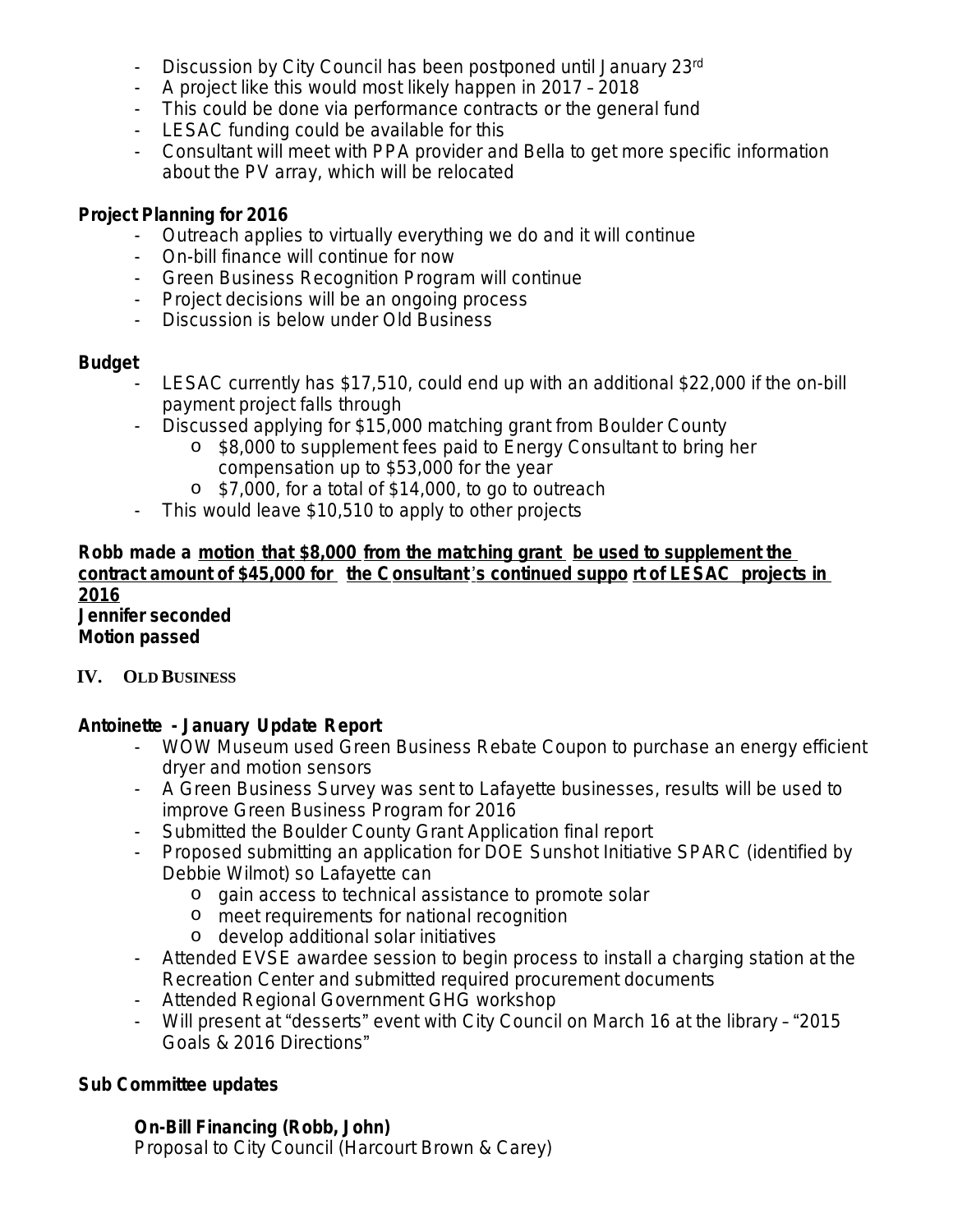- All activity was very late in 2015
- Several tracks can be explored
	- o moderate-to-low income only, or available to all
	- o Self-funding microloan program
	- o City funded revolving fund, leverage 3rd party "green funds"
- Hoping to form stakeholder meetings
- Have spent \$8K of \$30K so far, Elevations fund has been created
- Yellow flag financial director concerned that using water bill payment may cause legal concerns, according to the City Attorney we would need city ordinance for this
	- o Issue water is a "lien-able" utility
	- o Maybe put it on trash bill instead of water bill
	- o HBC will figure it out

### **Outreach (Jenn, Robb)**

- Good job overall with Art Night Out, postcards
- Lea Yancy from Boulder County was extremely helpful in coordinating Boulder County outreach efforts
- LESAC will use the detailed outreach plan provided by Debbie Wilmot , who has also been extremely valuable in assisting with media relations and program promotion
- We need outreach for all projects

### **Website (Jenn)**

- Strong start on updating all LESAC pages last year but city personnel were not available to implement plans due to a variety of factors
- Hasty changes were made to some pages, others are in progress
- Becka Gregory will now work with LESAC on web pages
- Coordination with other departments will be explored
- Members inquired about the status of a LESAC email account; Antoinette had written a formal request in November of 2015 and agreed to re-send to Councilor Dowling and Curt Cheesman

# **EnergySmart (Robb, Jeanne) ,**

- Total of 93 homes requested audits 56 new, 38 re-engaged; conversion factor (how many households took further action) will be known at the end of March
- Rebate allocation was cumbersome
- Zero uptake on thermostats, installed 98 LED bulbs
- We need to reach those who don't already know about energy efficiency etc, need to reach new population, old houses
- LESAC will not allocate any budget to rebates or quick installs this year
- LESAC will continue to support the program but will not develop a specific program for 2016

# **Carbon Accounting (Rachel, Leia)**

- Will present to City Council in Q1 of 2016
- There is a regional GHG collaboration between local governments to share ideas about GHG inventory strategies and to find ways to collaborate about trans-boundary emissions

# **Green Business Recognition Program (Jeanne)**

- Last year was much more successful than the year before LESAC will collaborate with Boulder County Public Health to build on the program success of 2015
- LESAC will strive to keep a local City influence on the program while leveraging the resources of the County for local businesses